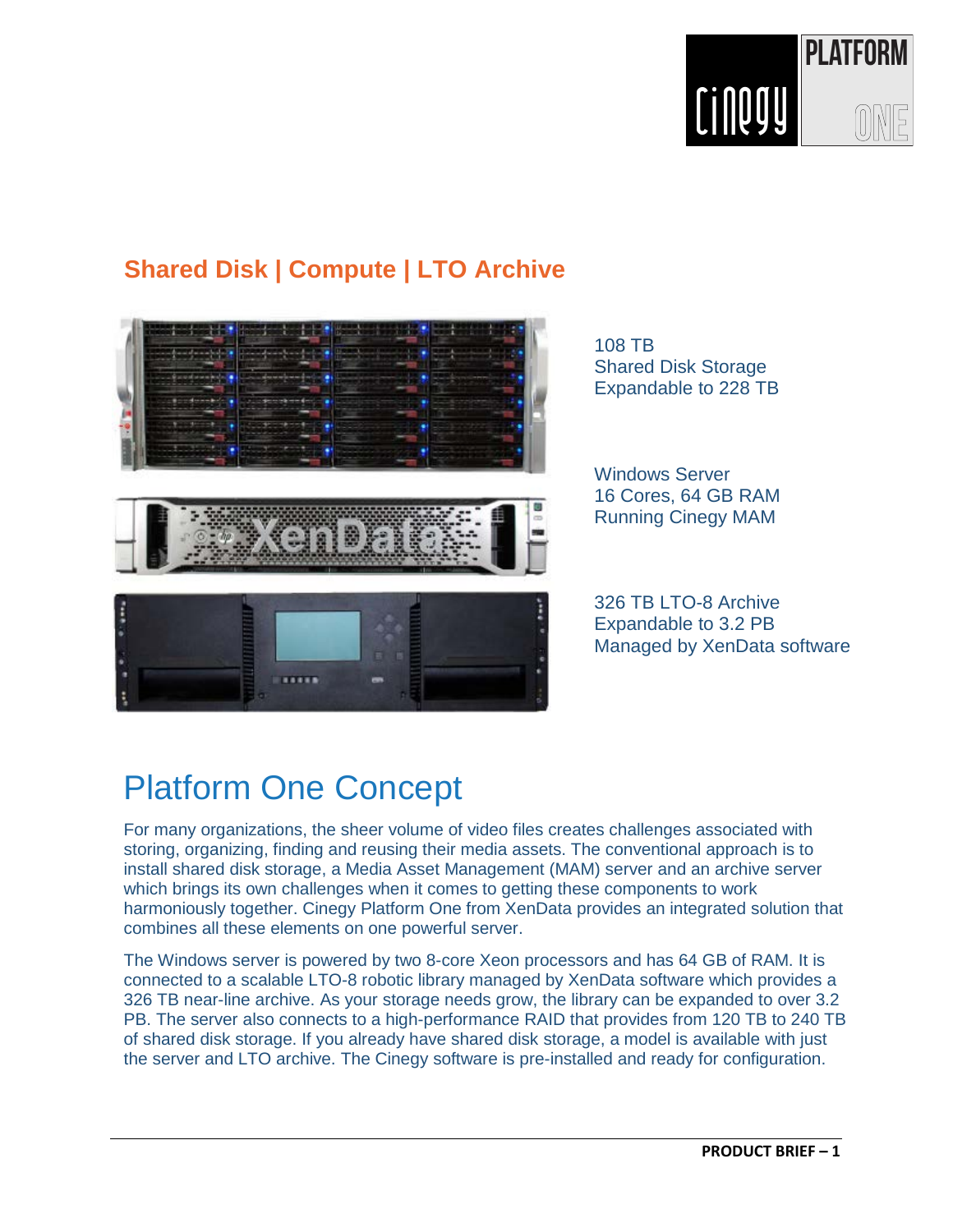

# Cinegy MAM

Cinegy Platform One is managed by Cinegy MAM software which allows you to maximize the value of your media assets.

#### **Management Software**

#### **Cinegy Archive**

Cinegy Archive is the innovative media asset management solution for an organization with video assets that need to be managed and archived. With its scalable and open architecture Cinegy offers the most affordable solution to digitize tape-based archives and production workflows. With advanced logging and metadata accumulation over the entire lifecycle of the media assets these become easily searchable and reusable, saving time and money.



- **Affordable**
- Enterprise scalable asset management
- Collaborative, non-linear workflow
- Asset lifecycle metadata accumulation
- Simple and advanced search
- Active archive
- Uses standard IT hardware
- Flexible & open
- Future proof
- Third-party integration
- Simple operation
- Rights management and access control
- AVID, Adobe Premiere Pro, Apple Final Cut Pro Integration

#### **Advanced Metadata Collection**

Cinegy Archive uses today's most advanced accumulative metadata collection methods, with a highly customizable metadata set for meeting specific user needs. Any number of custom metadata fields can be added to the system at any time. Ingested video clips automatically inherit information including tape or disk reference IDs, cameraman, date, program name, rights, resolution, type, legal information and production notes. Users can add additional information to a video clip or a section of a clip. Any number of the custom metadata fields can be added to the system at any time. Cinegy Archive seamlessly integrates with all Cinegy products, ensuring that metadata is accurately created, updated and maintained on each step of the production workflow.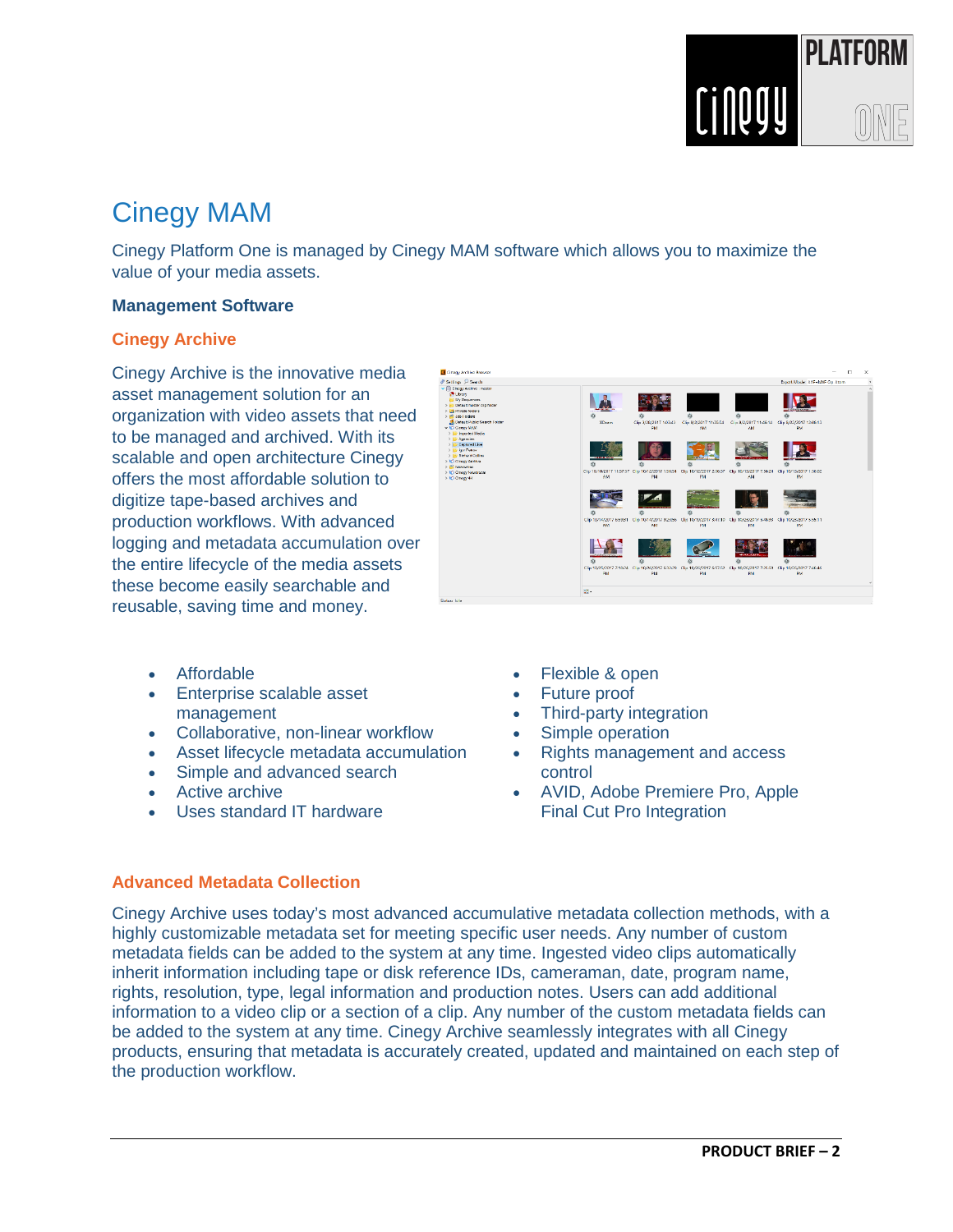

#### **Archive and Restore Automatically**

Video assets are migrated automatically from the shared disk storage to the LTO library. The automatic migration is based on asset expiration dates, when set, and on a pre-defined 'high water mark' for the disk storage volume. When assets are required from LTO, they are copied automatically back to the disk storage.

#### **Access Rights**

All access rights can be controlled to the lowest level of detail. Functionality available to individual users depends on their roles and the security level they have been assigned. An item or a database sub-tree can be hidden from specific users, while anyone with appropriate user rights can access video material and instantly view, tag or annotate ingested content.

Editors and producers can work on material on the fly as content is accessed in parallel by any number of loggers, producers or any authenticated and assigned end-user. For example, experienced editors could have access to a different set of features and content compared with that available to production assistants.

#### **MAM Production Tool**

#### **Cinegy Desktop**

Cinegy Desktop is a universal production tool that provides realtime access to media in Cinegy Archive, along with a powerful suite of tools for logging and editing, and an almost limitless ability to import and export media to third-party non-linear editing and automation systems.

Cinegy Desktop runs on standard office IT infrastructure and can be installed on any user's desktop within a network environment. It



allows users to collaborate from their desktops, without tying up expensive editing bays. Full system functionality is available from any workplace, editing bay or machine room for maximum workflow flexibility.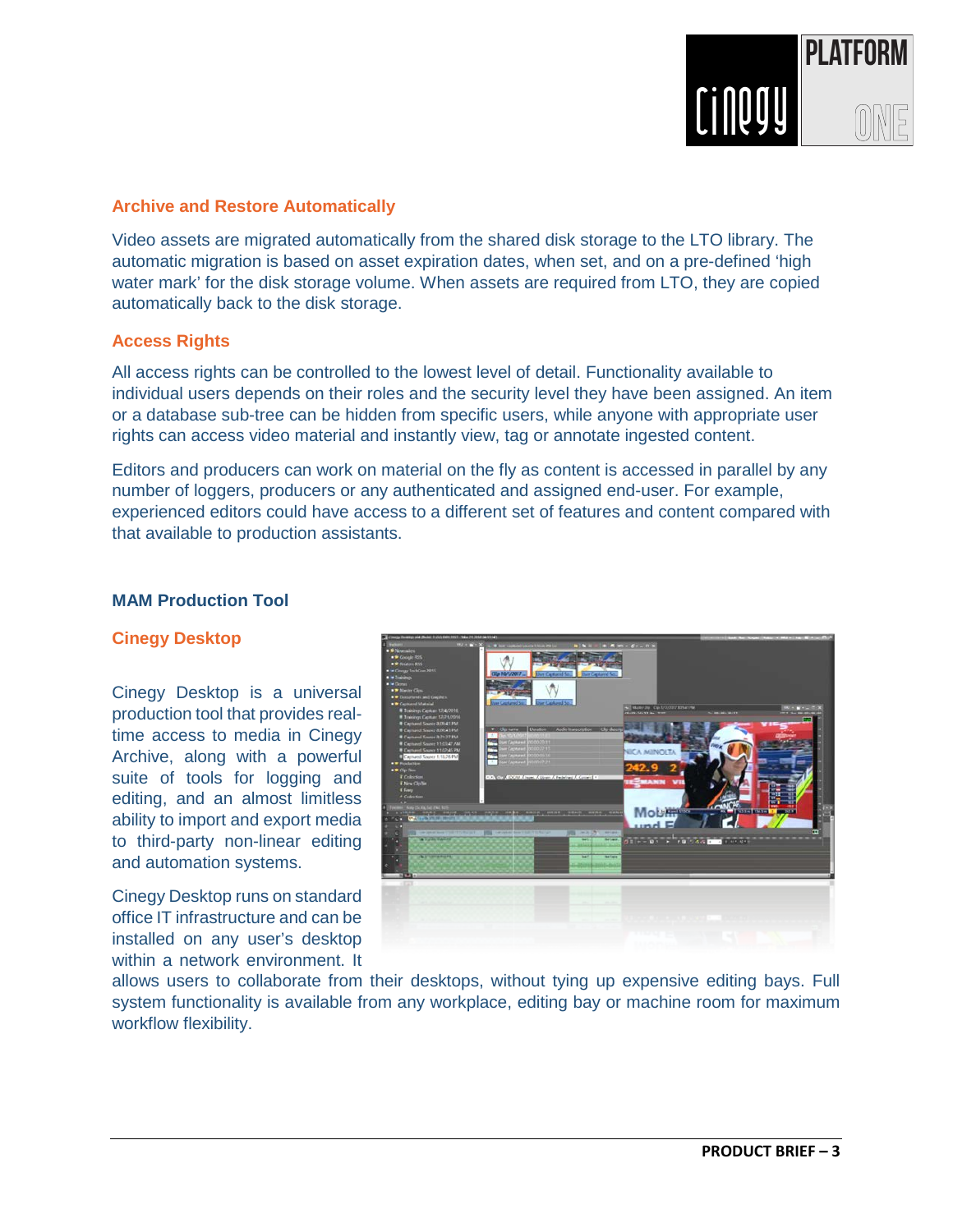

Cinegy Desktop is a MAM client or Production and Newsroom client that delivers:

- **Storyboarding**
- Timeline editing
- **Logging tools**
- **Edit while ingest**
- Mixed SD/HD/UHD edits
- Metadata manager
- Video effects
- FX Manager
- Multi-cam editing
- **Extensive search**
- Team collaboration
- Instant messaging between clients
- Simple and intuitive interface
- Full rights management
- Up to 256 video/audio tracks
- Always real-time
- Floating licensing
- Works on commodity PC

#### **Search**

Cinegy Desktop features a sophisticated search engine that can be used to quickly locate required video media and documents, even in very large archives. Users can search and sort content by keywords or metadata values. A simple search delivers results quickly; a federated search adds intranet and Internet access; while an advanced search enables further functionality for more precise results.

#### **Transcoding**

#### **Cinegy Convert**

Cinegy Convert is Cinegy's serverbased transcoding and batch processing service. Designed to function like a network-based print server, it can be used to perform repetitive export and conversion tasks by "printing" material to predefined formats and destinations. Available in both standalone and Cinegy Archive integrated variants, Cinegy Convert saves time that can be applied to more important activities by automating repetitive tasks. Processing is performed on dedicated Cinegy Convert servers that act as a print queue/spooler,



processing tasks in order. Highly flexible, scalable and interactive it is an ideal tool for converting material into different formats and for integration with third-party NLE systems.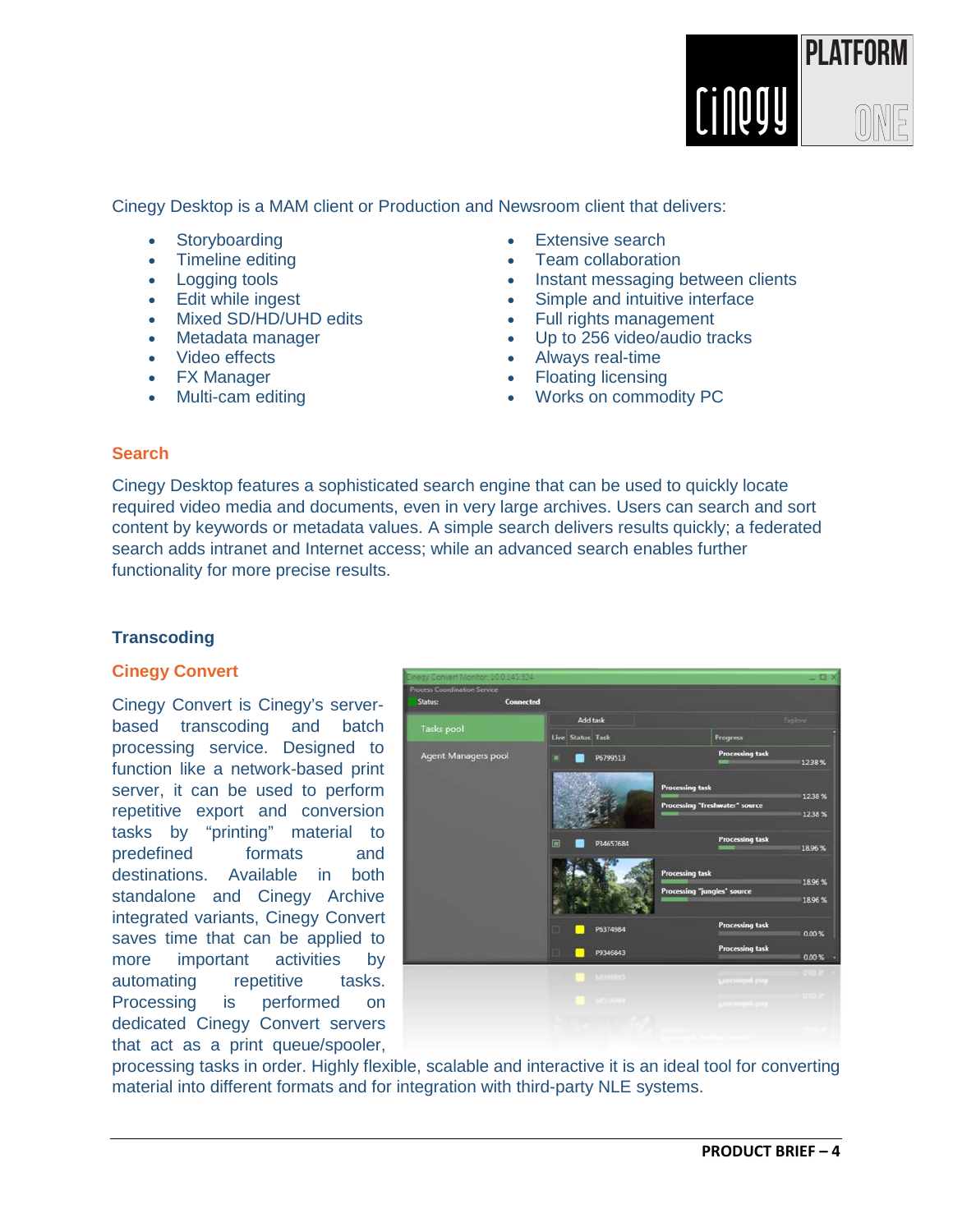

#### **Cinegy Archive Integration**

Cinegy Convert is fully integrated with Cinegy Archive, utilizing the job folders infrastructure. Any Cinegy Desktop connected to the archive can easily create exporting, transcoding, quality building tasks via a simple drag-and-drop operation within the job folder window. These special folders can be set up to perform specific repetitive actions. Tasks assigned to a particular folder can be viewed, managed and monitored through the job folder window. Working in Archive integrated mode, Cinegy Convert automates important tasks such as media import, media export, additional qualities creation, etc.

#### **Interactivity**

Cinegy Convert provides rich feedback on the processes being performed and status of every single node of the processing network. Information can be taken from the central coordination service providing the general overview on the system health or directly from the processing nodes including live feedback on tasks progress including video preview when required. Extensive logs, with configurable log levels, provide additional information about when, where and what tasks were performed by each job server.

#### **Automation**

Cinegy Convert accepts tasks both manually and automatically. Operators using an appropriate client application can submit custom processing tasks or a dedicated watch folder can be created, processing the incoming media automatically, according to the pre-configured parameters.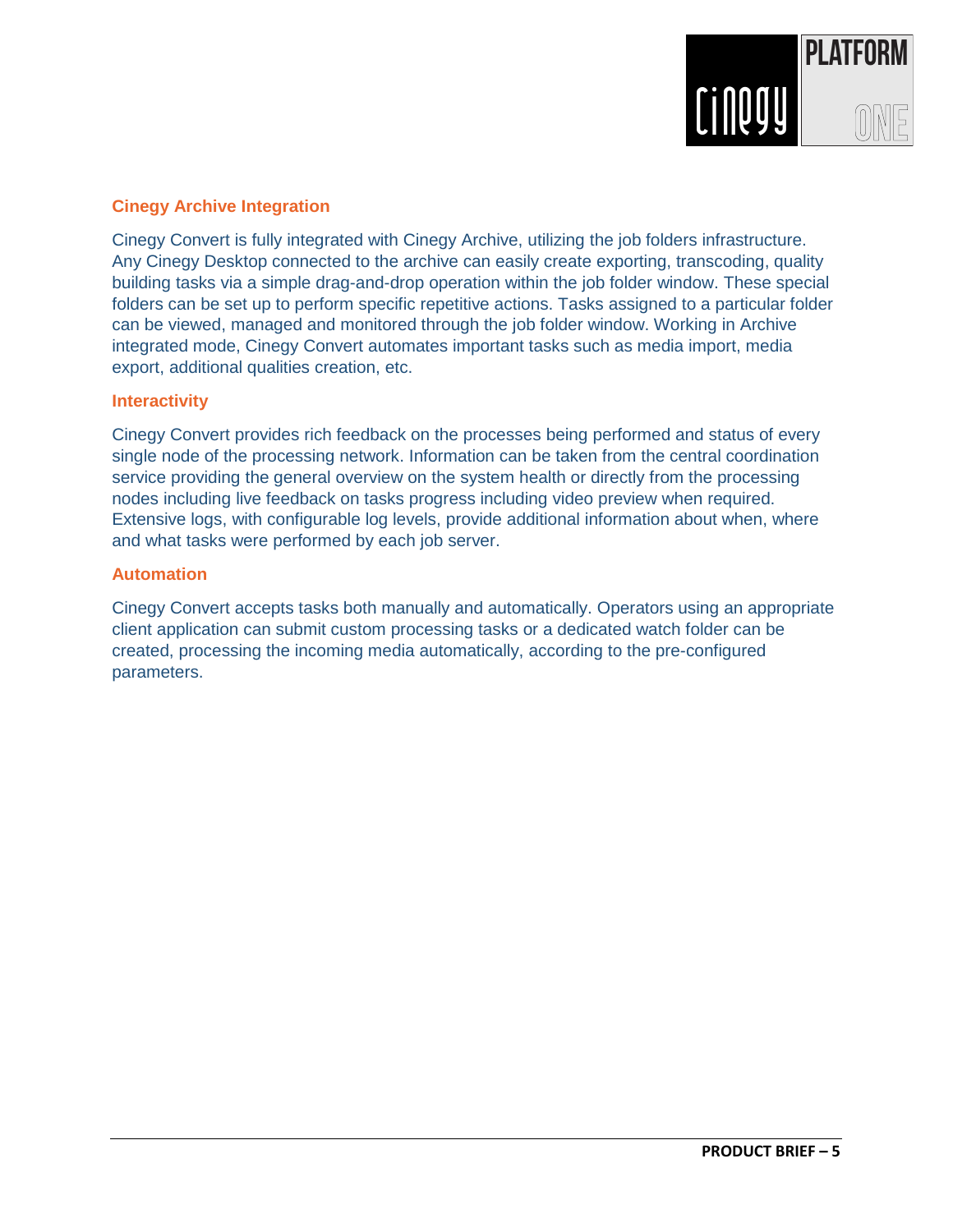

# Optimized LTO Archive

### **Scalable LTO Library**

The LTO library is a Qualstar Q40 with a base configuration having two LTO-8 drives, 4 mail slots, 28 cartridge slots and dual redundant power supplies. It has a capacity of 326 TB when using 12 TB cartridges and may be expanded to over 3.2 PB by adding six 40 slot expansion modules that increase the capacity by 480 TB each.



#### **Disk Cache Enhances Performance**

The server includes a disk cache consisting of four 800 GB high endurance SSDs in a RAID5 configuration, giving a usable capacity of 2.4 TB. The disk cache and the LTO library are managed by XenData Archive Series software running on the server. The library and disk cache appear as a logical drive letter X. Cinegy Archive MAM moves files to the X-drive via the disk cache to free up space on the shared disk storage and copies files back directly from LTO when required.

#### **Automatic Operation and LTO Cartridge Replication**

The XenData Archive Series software is driven by user defined policies and runs automatically after the policies are defined. It automatically initializes blank LTO cartridges as needed, writing to them after the current cartridges become full.

It can be configured to automatically create one or more additional LTO cartridge replicas. Best practice is to export one of the replica cartridges from the library after it becomes full and retain in an offsite location for data protection purposes.

#### **Industry Standard LTFS Format**

The XenData software initializes rewritable LTO cartridges using LTFS, the industry interchange standard. The software can alternatively be configured to write to LTO in the open standard TAR.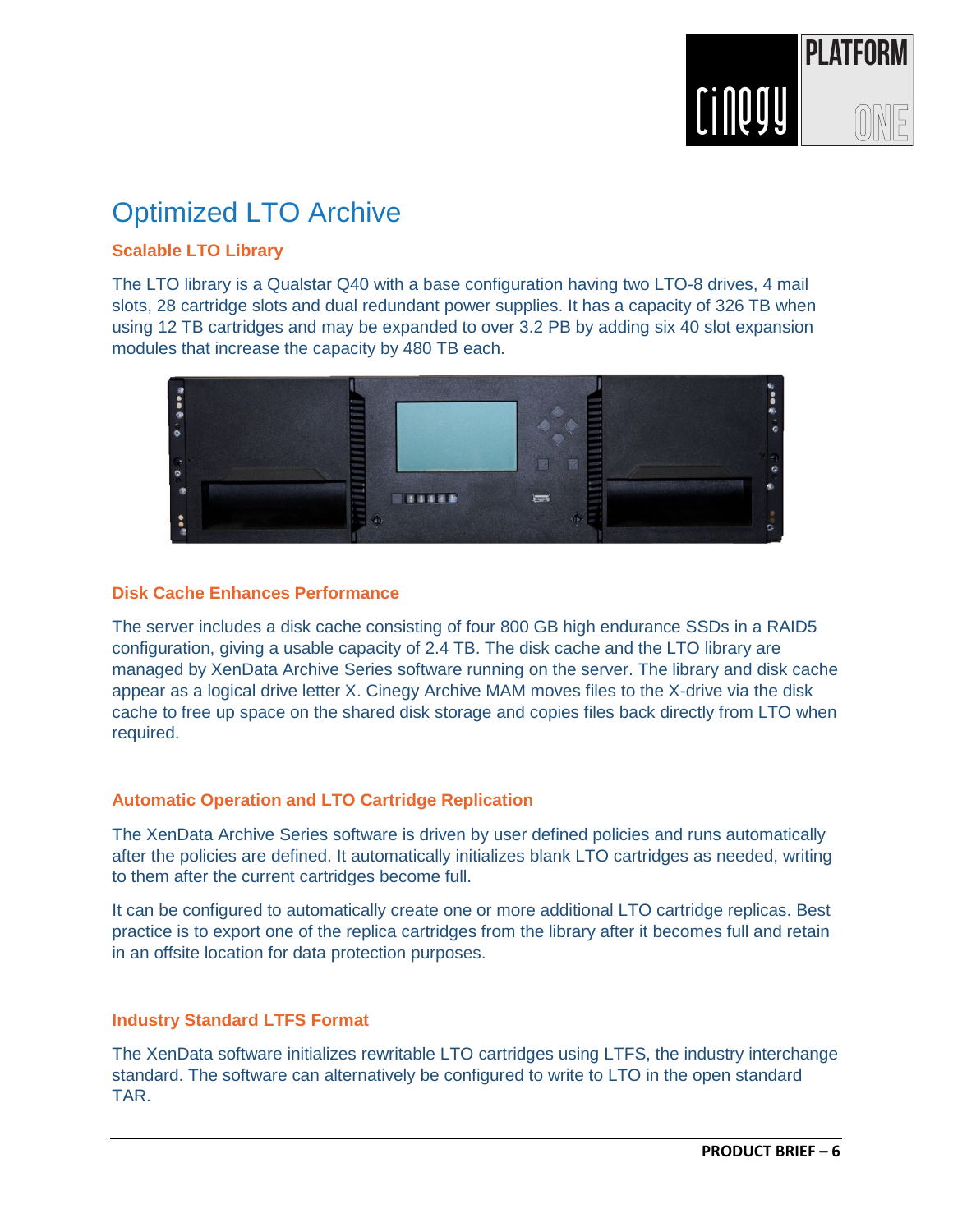

# Shared Disk Storage

The shared disk storage consists of an external 4 RU enclosure with dual power supplies and up to forty-four enterprise-class disks. The shared disk storage appears as a single logical drive letter, drive D, on the Platform One server.



Power Button



Dual power supplies

Shared Disk Storage Enclosure with 24 Front and 20 Rear Disk Bays

The disks have a 6TB capacity and come with a 3 years warranty. The Platform One system is available with either 24, 34 or 44 disks. Two of the disks are configured as hot spares and the remaining disks are configured in RAID60 for both reliability and ultra-high performance.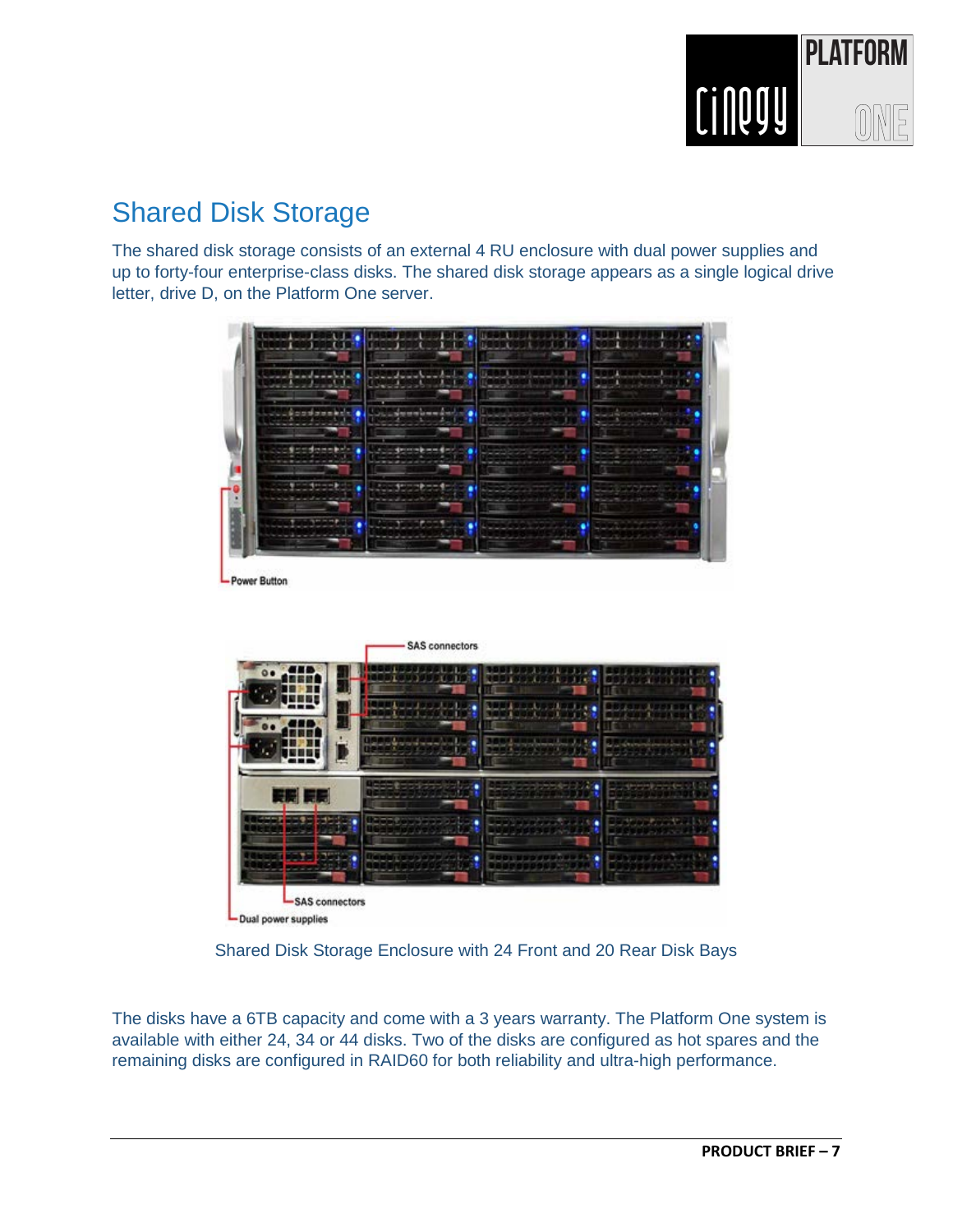

| <b>Number of Disks</b> | <b>Raw Capacity</b> | <b>Usable Capacity</b> |
|------------------------|---------------------|------------------------|
| 24                     | 144 TB              | 108 TB                 |
| 36                     | 204 TB              | 168 TB                 |
| 44                     | 264 TB              | 228 TB                 |

The shared disk volume is optimized for video streaming and has high performance suitable for 4K workflows and beyond, as illustrated below:

| <b>Format</b>           | <b>Frame</b><br><b>Rate(fps)</b> | Ave. Data<br><b>Rate (Mbps)</b> | <b>Max. Stream Count</b><br>24 disk systems |
|-------------------------|----------------------------------|---------------------------------|---------------------------------------------|
| Red 6K HD 7:1           | 23.98                            | 820                             |                                             |
| UHD DNxHR HQ            | 23.98                            | 700                             |                                             |
| <b>XAVC 2160p 4K</b>    | 59.94                            | 600                             |                                             |
| ProRes 4444 (1920x1080) | 29.97                            | 330                             | 15                                          |

### **Supported TV formats**

- Ultra High Definition 2160p
- High Definition 1080i, 720p
- Standard Definition PAL and NTSC

#### **Natively supported codecs**

- Apple ProRes
- XAVC
- AVC-Intra / AVC-Ultra
- Avid DNxHD/HR
- XDCAM HD 422
- XDCAM HD
- DVCPRO HD
- IMX
- H.264
- MPEG-2 Long-GOP
- MPEG-2 (up to 1080i 4:2:2)
- DV and DVCPRO
- Cinegy Daniel2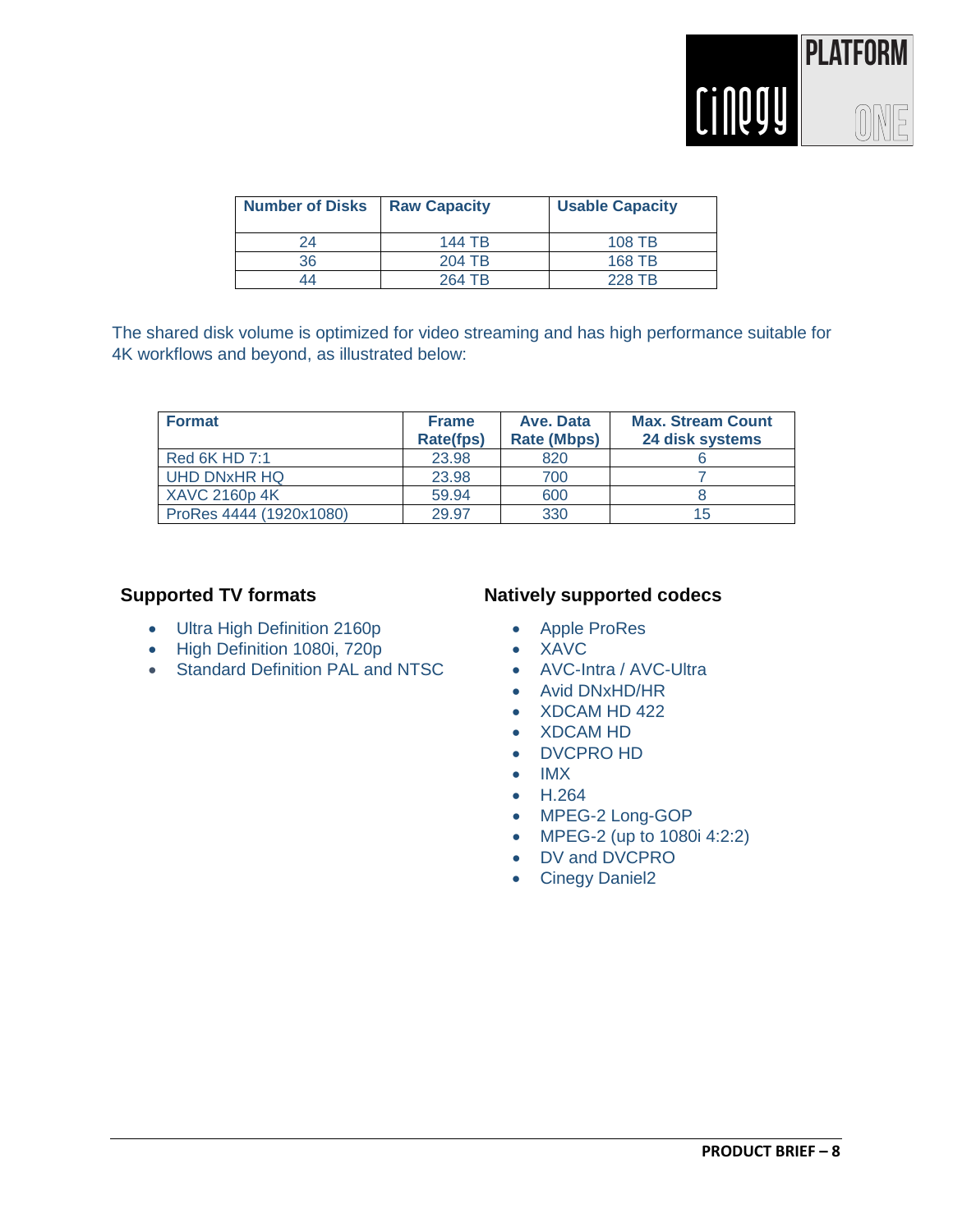

# Platform One Server

The 2 RU rack-mount server is optimized for video applications. With two 8-core Xeon processors and 64 GB of RAM, it delivers very high performance.



#### **Single Server Eliminates Network Bottlenecks**

By having the shared disk and LTO archive storage directly attached to the Platform One server, network traffic is minimized and network bottlenecks are eliminated. The server comes with four 1 GbE network ports and optional 10 GbE ports may be added.

#### **Configured for Reliability**

The server has dual redundant power supplies, mirrored boot disk drives and reliable SSDs for the LTO disk cache configured in RAID5. It is designed for near-continuous availability.

## Azure Cloud Connectivity

The Cinegy Platform One system also connects to the Azure cloud, allowing files to be stored in Azure blob storage. The system comes with a free 100 GB Azure storage subscription which may be used to back up the Cinegy Archive MAM SQL database and the LTO archive metadata. If required, the subscription can be increased to support higher capacities in the Azure cloud.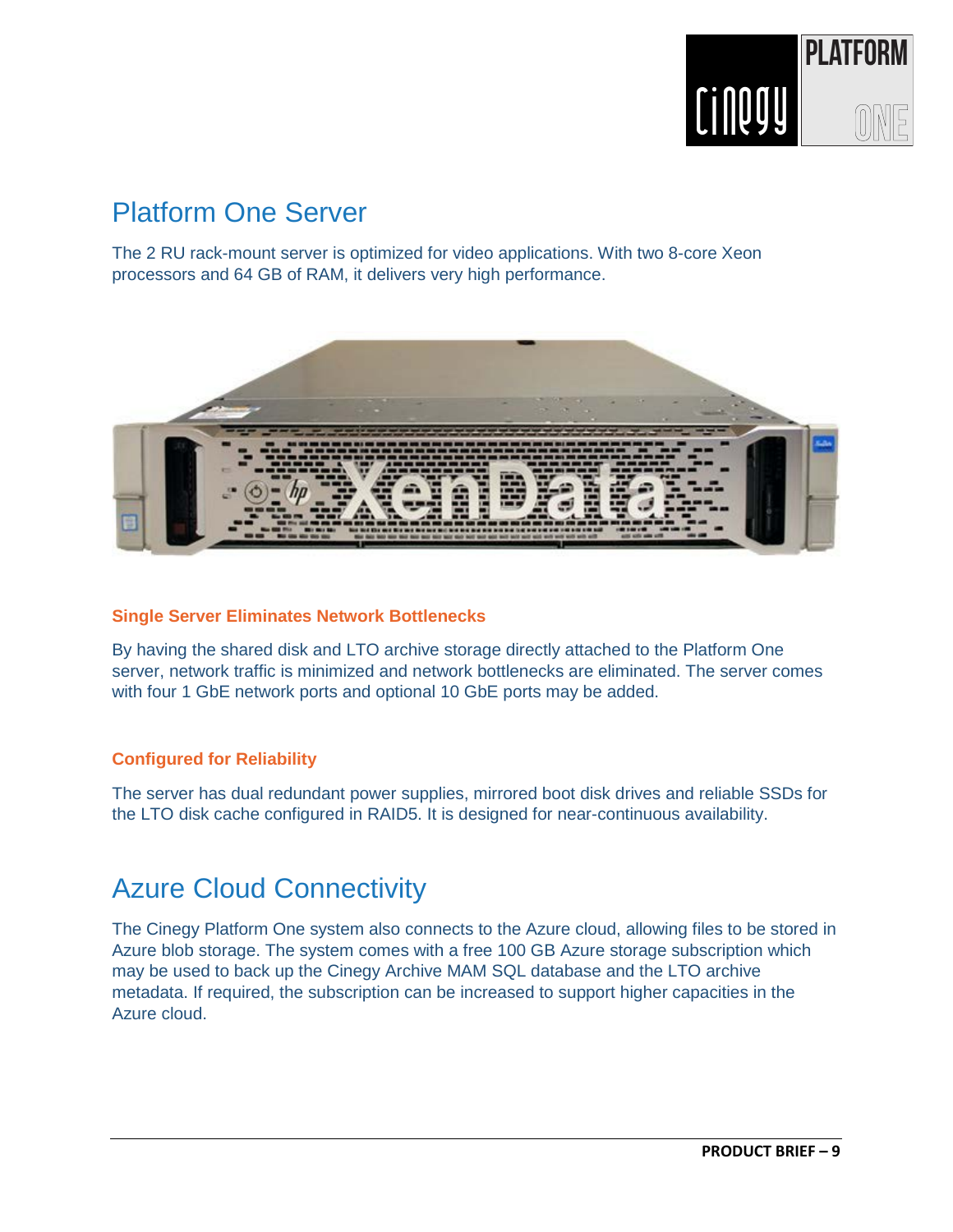



# Cinegy Software

The following software is installed but not licensed. Licenses must be purchased separately.

What is included:

- Cinegy Archive S x1
- Cinegy Desktop x 4
- Cinegy Convert
- Cinegy Convert MAM plugin
- Microsoft SQL Server 2017 Standard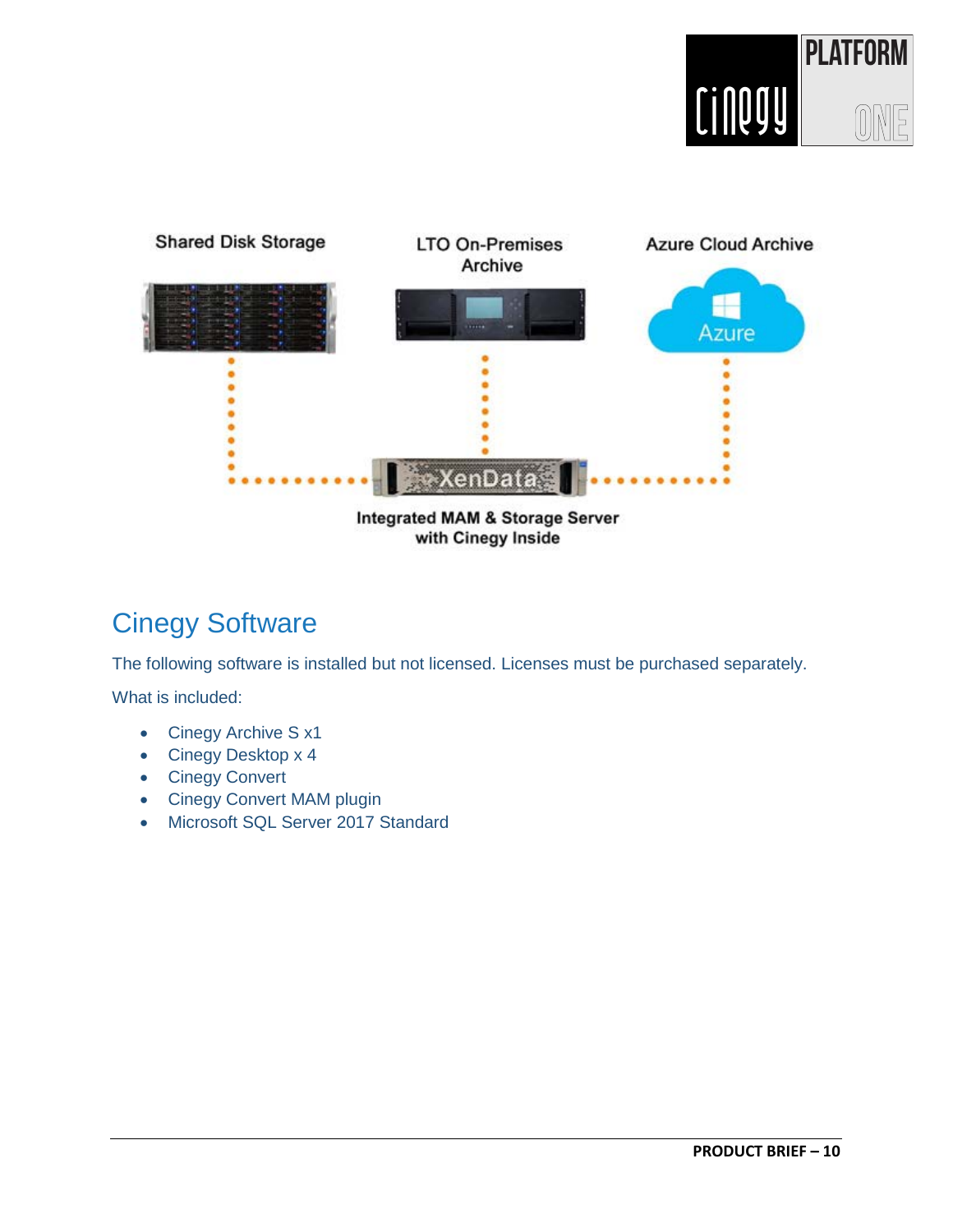

# Platform One Specification

#### **Server**

| Operating system:                   | Microsoft Windows Server 2012 R2 Standard Edition       |
|-------------------------------------|---------------------------------------------------------|
| Processor:                          | 2 x Intel® Xeon® 8-core processor                       |
| RAM:                                | 64 GB                                                   |
| System disk:                        | 2 x 600 GB mirrored                                     |
| <b>Network connections:</b>         | 4 x RJ45 connectors; 1000BASE-T, 100-BASE-TX, 10BASE-T  |
| <b>USB</b> connections:             | 2 x USB 3.0 (rear mounted); 1 x USB 2.0 (front mounted) |
| Number of power supplies:           | 2 redundant power supplies                              |
| Power:                              | 100-240V; 50-60 Hz; 6.2-4.1 Amp max                     |
| Operation temperature and humidity: | 50-95°F (10-35°C); 8-90% non-condensing                 |
| Form factor:                        | 2U, 26.75" deep                                         |
| Dimensions (HxWxD):                 | 3.44" x 17.54" x 26.75" (87.3mm x 445.5mm x 680 mm)     |
| Weight:                             | 55 lbs (24.95 Kg)                                       |
| <b>Rack Rails:</b>                  | Included                                                |

### **Shared Disk Storage**

| Disk bays:                          | 44 hot-swap (24 front and 20 rear)                       |           |           |
|-------------------------------------|----------------------------------------------------------|-----------|-----------|
| Disk capacity, type:                | 6 TB SAS 7,200 rpm                                       |           |           |
| RAID configuration:                 | RAID 60 with two disks configured for automatic hot swap |           |           |
| <b>Cinegy Platform One Model</b>    | Model 030                                                | Model 031 | Model 032 |
| <b>Usable Capacity:</b>             | <b>108 TB</b>                                            | 168 TB    | 228 TB    |
| Number of disks:                    | 24                                                       | 34        | 44        |
| Connections to server:              | External SFF-8644 Mini-SAS HD connectors                 |           |           |
| Cooling:                            | 7 hot-swap redundant cooling fans                        |           |           |
| Number of power supplies:           | 2 redundant power supplies                               |           |           |
| Power:                              | 100-240V; 50-60 Hz; $6 - 12$ Amp max                     |           |           |
| Operation temperature and humidity: | 41-95°F (5-35°C); 8-90% non-condensing                   |           |           |
| Form factor:                        | 4U, 27.5" deep                                           |           |           |
| Dimensions (HxWxD):                 | 7" x 17.2" x 27.5" (178mm x 437mm x 699mm)               |           |           |
| Weight $-44$ disk configuration     | 75 lbs (11.5 Kg)                                         |           |           |
| <b>Rack Rails:</b>                  | Included                                                 |           |           |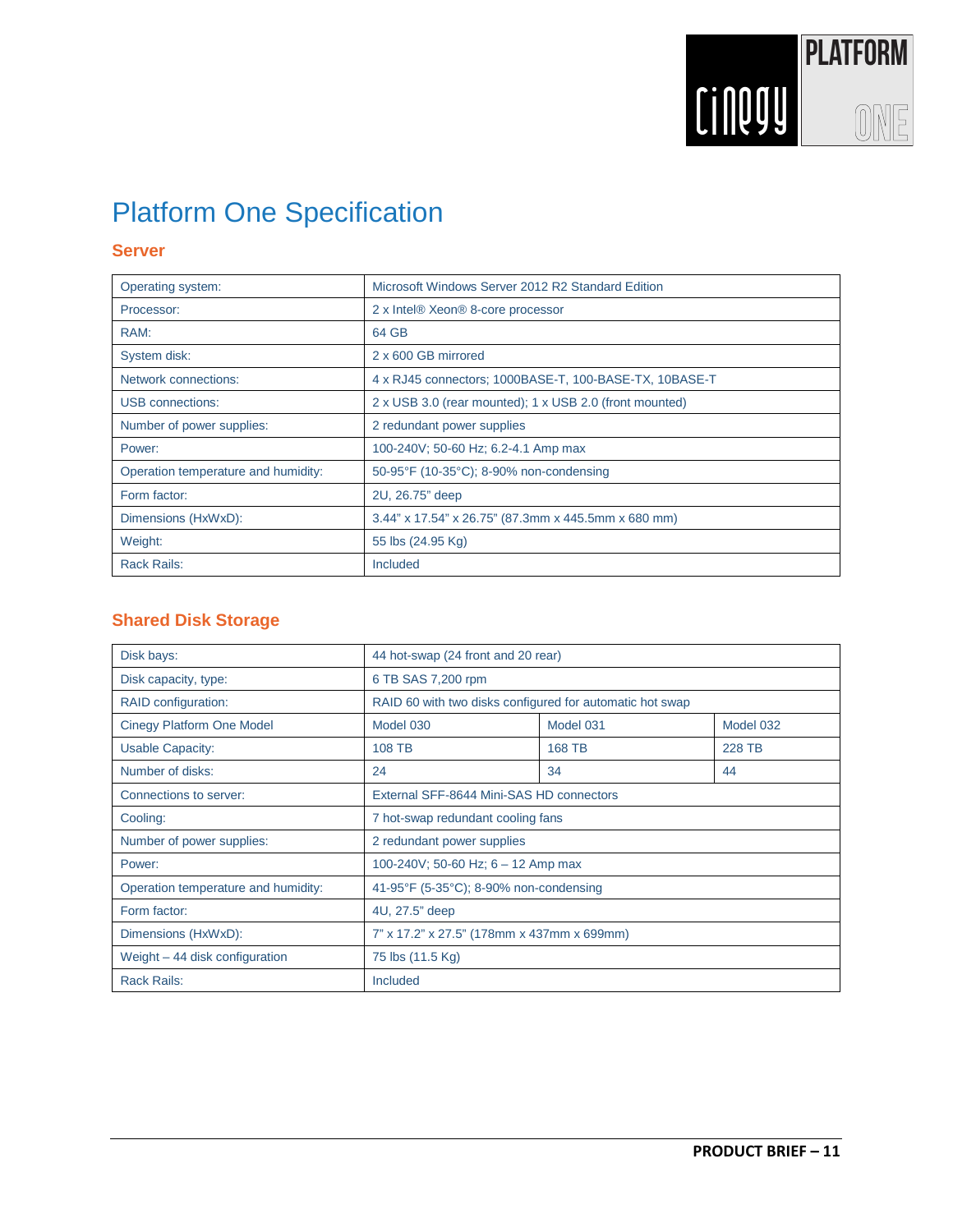

### **LTO Library (Base Unit)**

| Library type:                        | Qualstar Q40                                                                         |
|--------------------------------------|--------------------------------------------------------------------------------------|
| Tape drive type:                     | IBM LTO-8 half-height                                                                |
| Drive interface:                     | SFF-8088 connections; 6 Gb/s SAS - 2m cable(s) for connection to SX-250 are included |
| Transfer rate – writing and reading: | 300 Mbytes/s native per drive                                                        |
| Number of tape drives included:      | $\overline{2}$                                                                       |
| Max number of tape drives:           | 3                                                                                    |
| Number of active cartridge slots:    | 28                                                                                   |
| Number of mail slots:                | 4                                                                                    |
| Barcode reader:                      | Included                                                                             |
| Interface to Medium Changer:         | <b>ADI</b>                                                                           |
| Mean Swaps Between Failures:         | Greater than 2 million robot load/unload cycles                                      |
|                                      |                                                                                      |
| <b>Electrical</b>                    |                                                                                      |
| Number of power supplies:            | $\overline{2}$                                                                       |
| Voltage:                             | 100-240VAC; 50-60Hz                                                                  |
| Power - library with 2 drives:       | 230 W                                                                                |
|                                      |                                                                                      |
| <b>Dimensions &amp; Weight</b>       |                                                                                      |
| Rack form factor:                    | 3U, 34.27 inches (873 mm) deep                                                       |
| Weight:                              | 51 lbs (23.1 Kg)                                                                     |
| Dimensions (HxWxD):                  | 5.24" x 18.98" x 34.27" (133mm x 482mm x 873mm)                                      |
|                                      |                                                                                      |
| Rack rails:                          | Included                                                                             |

### **LTO Library (Expansion Unit)**

| Number of tape drives included:   |                                |
|-----------------------------------|--------------------------------|
| Max number of tape drives:        |                                |
| Number of active cartridge slots: | 40                             |
| Number of mail slots:             |                                |
| Rack form factor:                 | 3U, 34.27 inches (873 mm) deep |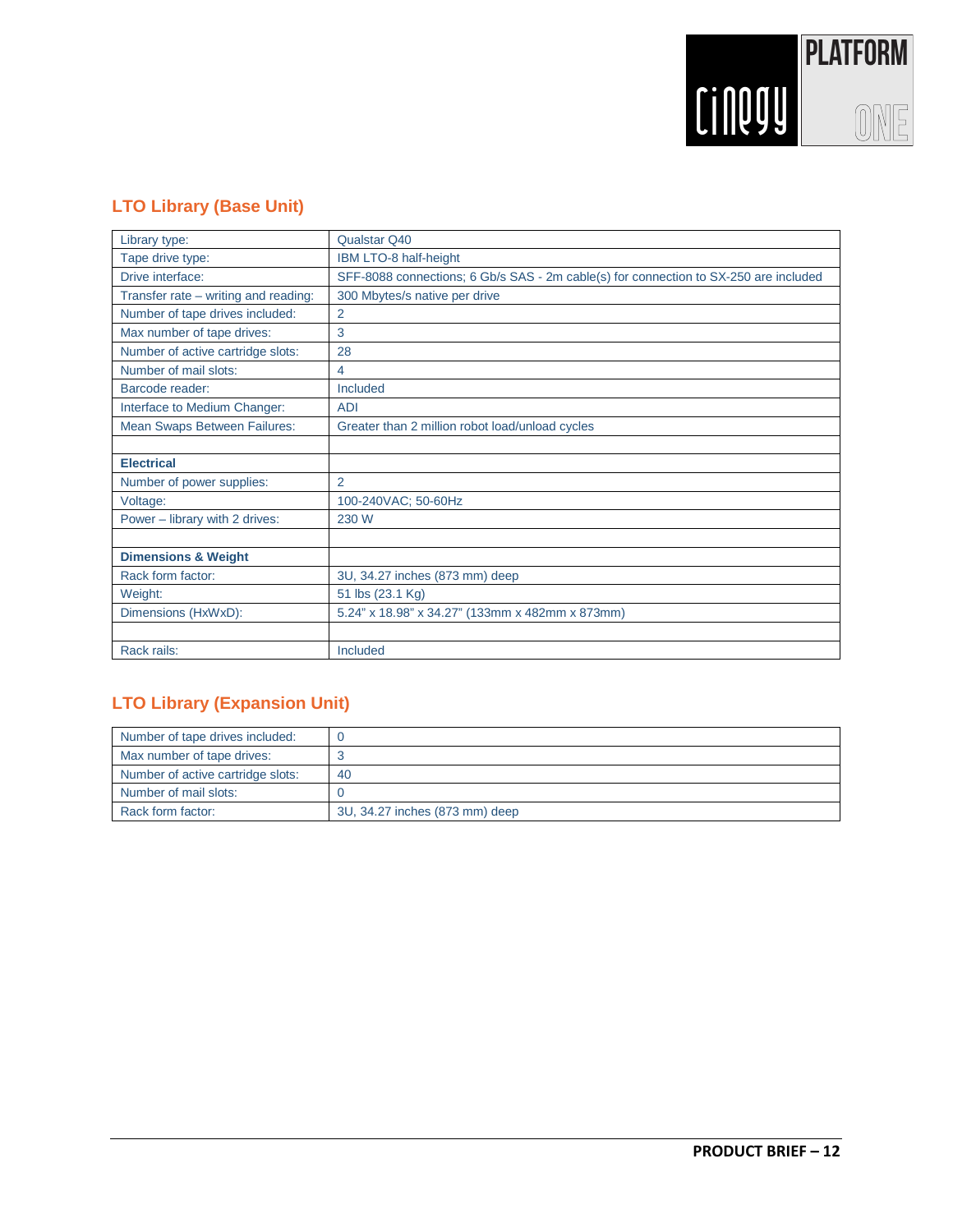

# Platform One Part Numbers

### **System Options**

| <b>XenData SKU</b> | <b>Description</b>                                                                                                                                                                                                       |
|--------------------|--------------------------------------------------------------------------------------------------------------------------------------------------------------------------------------------------------------------------|
| 231029             | Cinegy Platform One - Model 029. Includes server and expandable 326 TB LTO-8 archive. It does not<br>include shared disk storage.                                                                                        |
|                    | Support: The system has 12 months of support that includes remote technical support from XenData,<br>onsite support from HPE for the server, advanced exchange for the LTO library, disks, and all software<br>upgrades. |
| 231030             | Cinegy Platform One - Model 030. Includes server, expandable 326 TB LTO-8 archive and 108 TB shared<br>disk storage.                                                                                                     |
|                    | Support: The system has 12 months of support that includes remote technical support from XenData,<br>onsite support from HPE for the server, advanced exchange for the LTO library, disks, and all software<br>upgrades. |
| 231031             | Cinegy Platform One - Model 031. Includes server, expandable 326 TB LTO-8 archive and 168 TB shared<br>disk storage.                                                                                                     |
|                    | Support: The system has 12 months of support that includes remote technical support from XenData,<br>onsite support from HPE for the server, advanced exchange for the LTO library, disks, and all software<br>upgrades. |
| 231032             | Cinegy Platform One - Model 032. Includes server, expandable 326 TB LTO-8 archive and 228 TB shared<br>disk storage.                                                                                                     |
|                    | Support: The system has 12 months of support that includes remote technical support from XenData,<br>onsite support from HPE for the server, advanced exchange for the LTO library, disks, and all software<br>upgrades. |

### **LTO Library Expansion**

| <b>XenData SKU</b> | <b>Description</b>                                                                                                                                                                                                          |
|--------------------|-----------------------------------------------------------------------------------------------------------------------------------------------------------------------------------------------------------------------------|
| 231035             | LTO library expansion module and XenData license to support it. Adds 40 slots which increases the library<br>capacity by 480 TB when using LTO-8 cartridges. Up to 6 expansion modules may be added to the base<br>library. |

### **Server Connectivity Upgrades**

| <b>XenData SKU</b> | <b>Description</b>                                                                                                                                     |
|--------------------|--------------------------------------------------------------------------------------------------------------------------------------------------------|
| 101049             | Dual port 10 GbE network adapter HPE 530SFP+ pre-installed in server. This adds two 10 GbE ports and<br>uses one PCIe slot. Transceivers not included. |
| 101081             | SFP+ 10 Gb/s LC Short Range Transceiver for insertion in SKU 101049. Quantity 2 required to use both<br>10 GbE ports in the adapter.                   |
| 107130             | Dual port 10 GbE network adapter for use with CAT6 or UTP cabling pre-installed in server. It is an HPE<br>model 561T adapter and uses one PCIe slot.  |